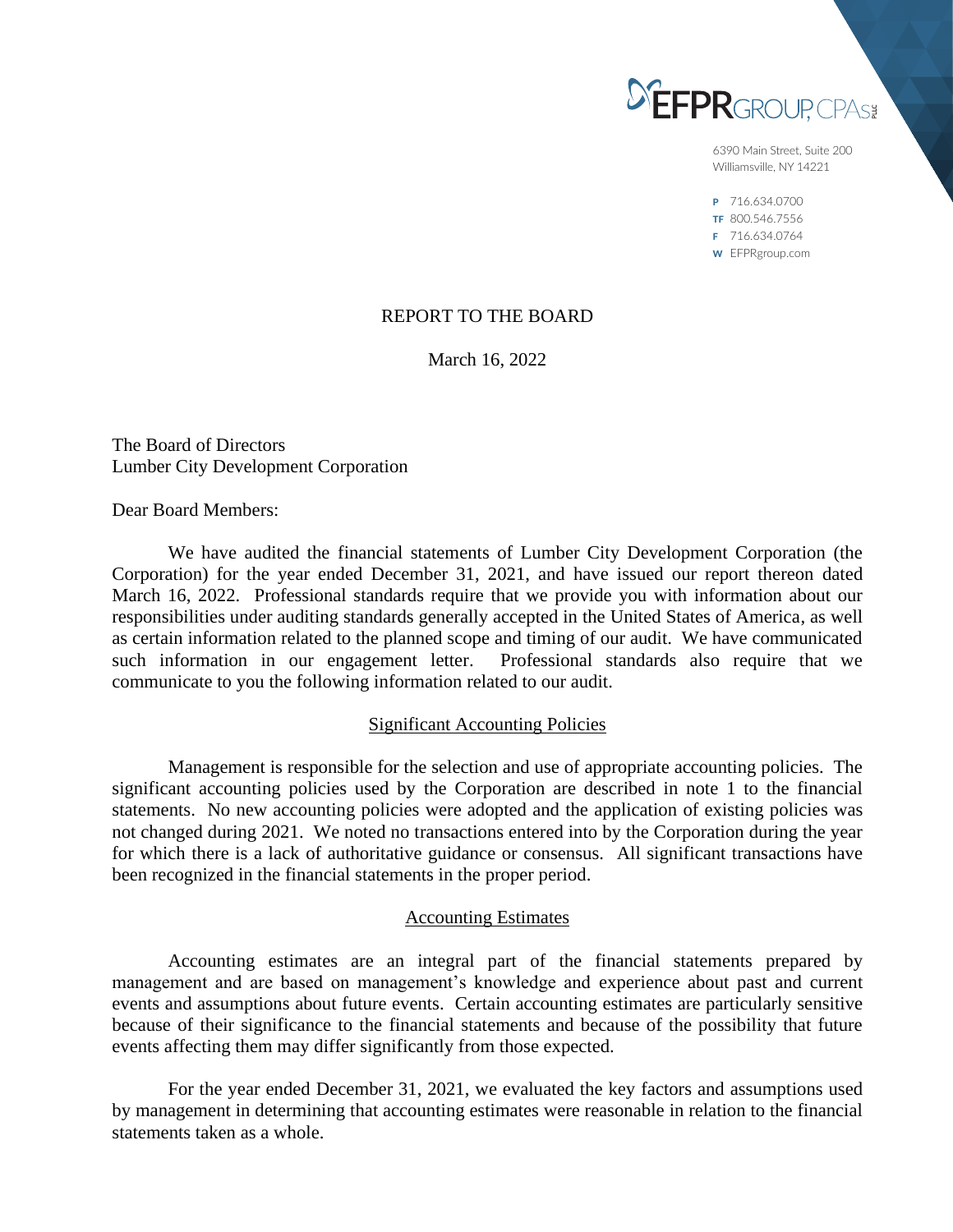The Board of Directors Lumber City Development Corporation Page 2

## Significant Disclosures

Certain financial statement disclosures are particularly sensitive because of their significance to financial statement users. The most sensitive disclosure affecting the financial statements was the disclosure of loans receivable in note 5.

The financial statement disclosures are neutral, consistent and fair.

## Difficulties Encountered in Performing the Audit

We encountered no difficulties in dealing with management in performing and completing our audit.

## Corrected and Uncorrected Misstatements

Professional standards require us to accumulate all misstatements identified during the audit, other than those that are clearly trivial, and communicate them to the appropriate level of management. Management has corrected all such misstatements.

### Disagreements with Management

For purposes of this report, a disagreement with management is a financial accounting, reporting, or auditing matter, whether or not resolved to our satisfaction that could be significant to the financial statements or the auditors' report. We are pleased to report that no such disagreements arose during the course of our audit.

### Management Representations

We have requested certain representations from management that are included in the management representation letter.

### Management Consultations with Other Independent Accountants

In some cases, management may decide to consult with other accountants about auditing and accounting matters, similar to obtaining a "second opinion" on certain situations. If a consultation involves application of an accounting principle to the Corporation's financial statements or a determination of the type of auditors' opinion that may be expressed on those statements, our professional standards require the consulting accountant to check with us to determine that the consultant has all the relevant facts. To our knowledge, there were no such consultations with other accountants.